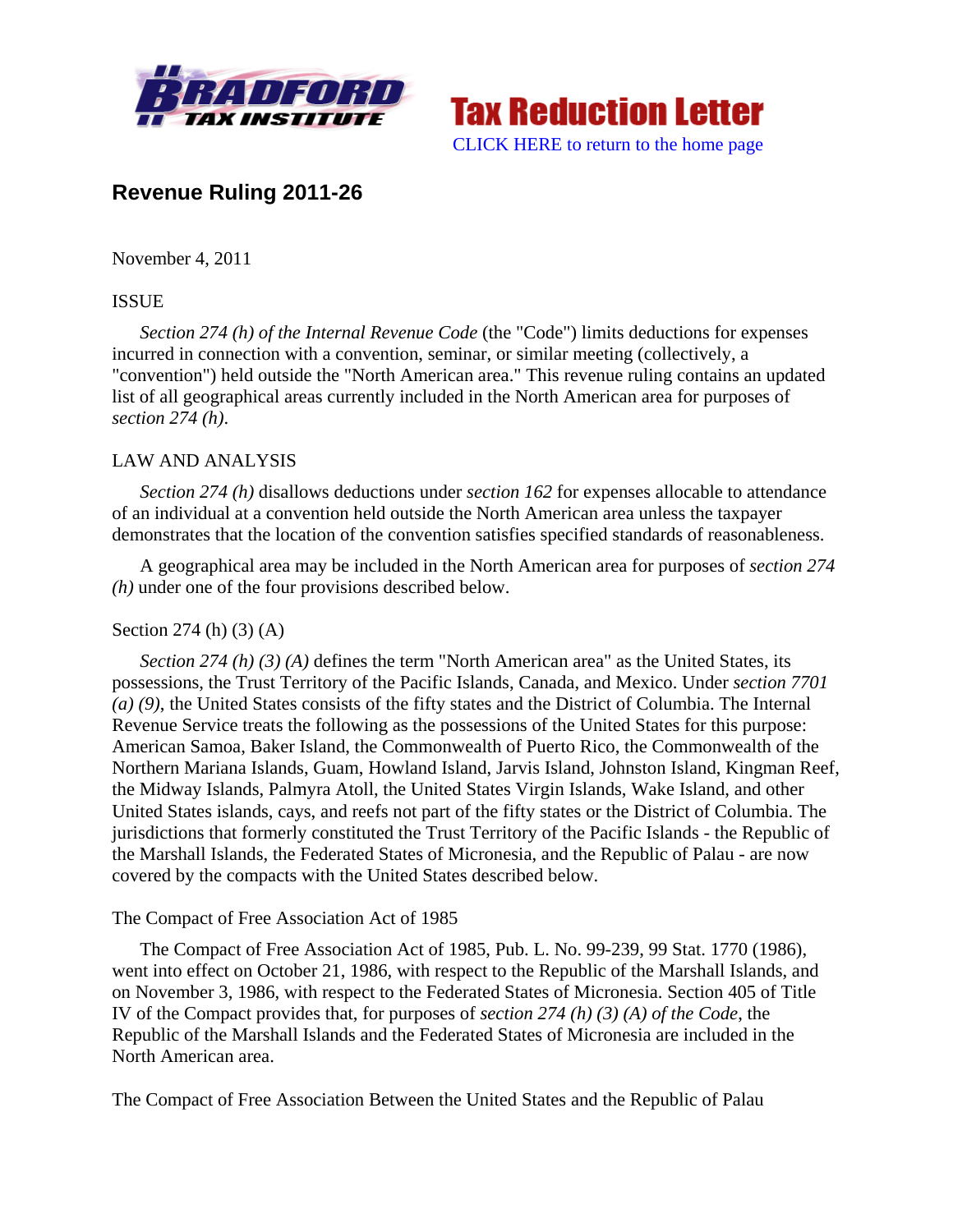The Compact of Free Association between the United States and the Republic of Palau, Pub. L. No. 99-658, 100 Stat. 3672 (1986), went into effect on October 1, 1994. Section 225 (d) of Title II of the Compact with Palau provides that, for purposes of *section 274 (h) (3) (A) of the Code*, Palau is included in the North American area.

## Section 274 (h) (6)

*Section 274 (h) (6) (A)* provides that the term "North American area" includes any "beneficiary country" if, as of the time a convention begins: (i) there is in effect an agreement described in *section 274 (h) (6) (C)* providing for the exchange of information between the United States and the beneficiary country; and (ii) there is not in effect a finding by the Secretary of the Treasury that the tax laws of the beneficiary country discriminate against conventions held in the United States.

*Section 274 (h) (6) (B)* defines the term "beneficiary country" as a beneficiary country as defined in section 212 (a) (1) (A) of the Caribbean Basin Economic Recovery Act, Pub. L. No. 98-67, 97 Stat. 384 (1983), and Bermuda. Under *section 274 (h) (6) (C) (i)*, to constitute an agreement that provides for the exchange of information between the United States and a beneficiary country, an agreement generally must provide for the exchange of such information (not limited to information concerning nationals or residents of the United States or the beneficiary country) as may be necessary or appropriate to carry out and enforce the tax laws of the United States and the beneficiary country (whether criminal or civil proceedings), including information which may otherwise be subject to nondisclosure provisions of the local law of the beneficiary country such as provisions respecting bank secrecy and bearer shares.

Where an exchange of information agreement between a beneficiary country and the United States does not qualify as an agreement described in *section 274 (h) (6) (C) (i)* or is not in effect within the meaning of *section 274 (h) (6) (A) (i)*, the beneficiary country is not included as part of the North American area under *section 274 (h) (6)* for purposes of determining whether deductions are allowed for expenses incurred in connection with a convention.

*Rev. Rul. 2007-28, 2007-1 C.B. 1039*, identified each of the following jurisdictions as a beneficiary country for which there was in effect an agreement with the United States as described in *section 274 (h) (6) (C) (i)* and for which there was not in effect a finding by the Secretary of the Treasury that the tax laws of the beneficiary country discriminate against conventions held in the United States: Antigua and Barbuda, Aruba, Bahamas, Barbados, Bermuda, Costa Rica, Dominica, Dominican Republic, Grenada, Guyana, Honduras, Jamaica, Netherlands Antilles, and Trinidad and Tobago.

Since publication of *Rev. Rul. 2007-28*, the "Agreement Between the Government of the United States of America and the Republic of Panama for Tax Cooperation and the Exchange of Information with Respect to Taxes" entered into force on April 18, 2011. See Treas. News Release at http://www.treasury.gov/press-center/press-eleases/Pages/tg1144.aspx (April 18, 2011). This new agreement qualifies as an agreement described in *section 274 (h) (6) (C) (i)*. Panama is a beneficiary country, and no finding is in effect by the Secretary of the Treasury that the tax laws of Panama discriminate against conventions held in the United States. Therefore, Panama is included within the North American area under *section 274 (h) (6)* as of April 18, 2011.

Three other beneficiary countries - the Cayman Islands, the British Virgin Islands, and Saint Lucia - have entered into tax information exchange agreements with the United States that are not of the type described in *section 274 (h) (6) (C) (i)* because of certain limitations in the scope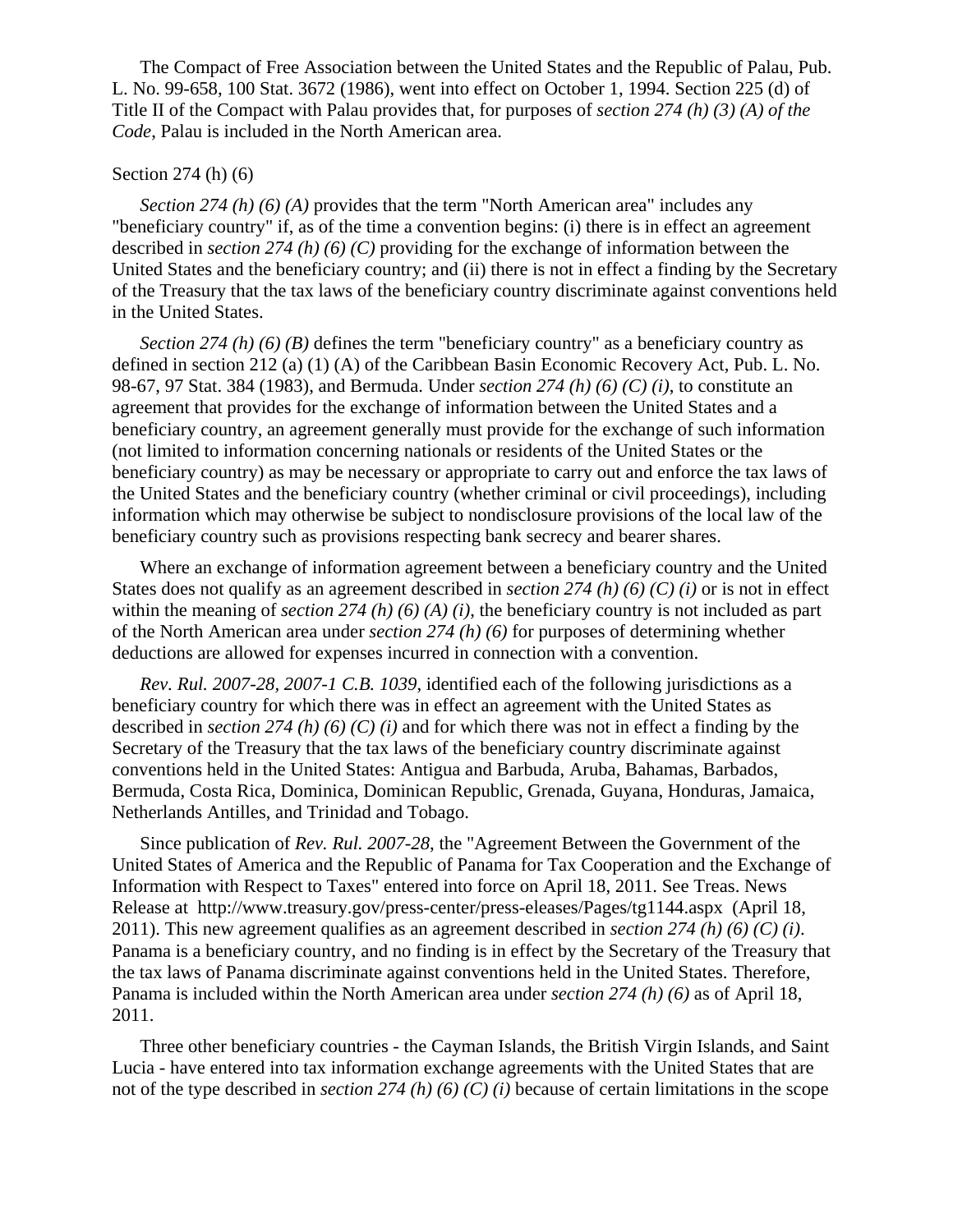or implementation of those agreements. Accordingly, these three beneficiary countries are not included as part of the North American area under *section 274 (h) (6)*. In the case of Saint Lucia, certain transition relief has been provided, as reflected in the Holding below.

# HOLDING

1. For purposes of determining whether deductions are allowed for expenses incurred in connection with a convention, the following areas are included in the North American area as of the effective date of *section 274 (h)* except as otherwise indicated:

- 1. The fifty states of the United States and the District of Columbia;
- 2. The possessions of the United States, which for this purpose are American Samoa, Baker Island, the Commonwealth of Puerto Rico, the Commonwealth of the Northern Mariana Islands, Guam, Howland Island, Jarvis Island, Johnston Island, Kingman Reef, the Midway Islands, Palmyra Atoll, the United States Virgin Islands, Wake Island, and other United States islands, cays, and reefs not part of the fifty states or the District of Columbia;
- 3. Canada;
- 4. Mexico;
- 5. The Republic of the Marshall Islands;
- 6. The Federated States of Micronesia;
- 7. The Republic of Palau;

| For expenses incurred |
|-----------------------|
| in attending a        |
| convention that began |
| after:                |
| February 9, 2003      |
|                       |
| September 12, 2004    |
| December 31, 2005     |
| November 2, 1984      |
| December 1, 1988      |
| February 11, 1991     |
| May 8, 1988           |
| October 11, 1989      |
|                       |
| July 12, 1987         |
| August 26, 1992       |
| October 9, 1991       |
| December 17, 1986     |
| March 21, 2007        |
|                       |
| April 18, 2011        |
|                       |